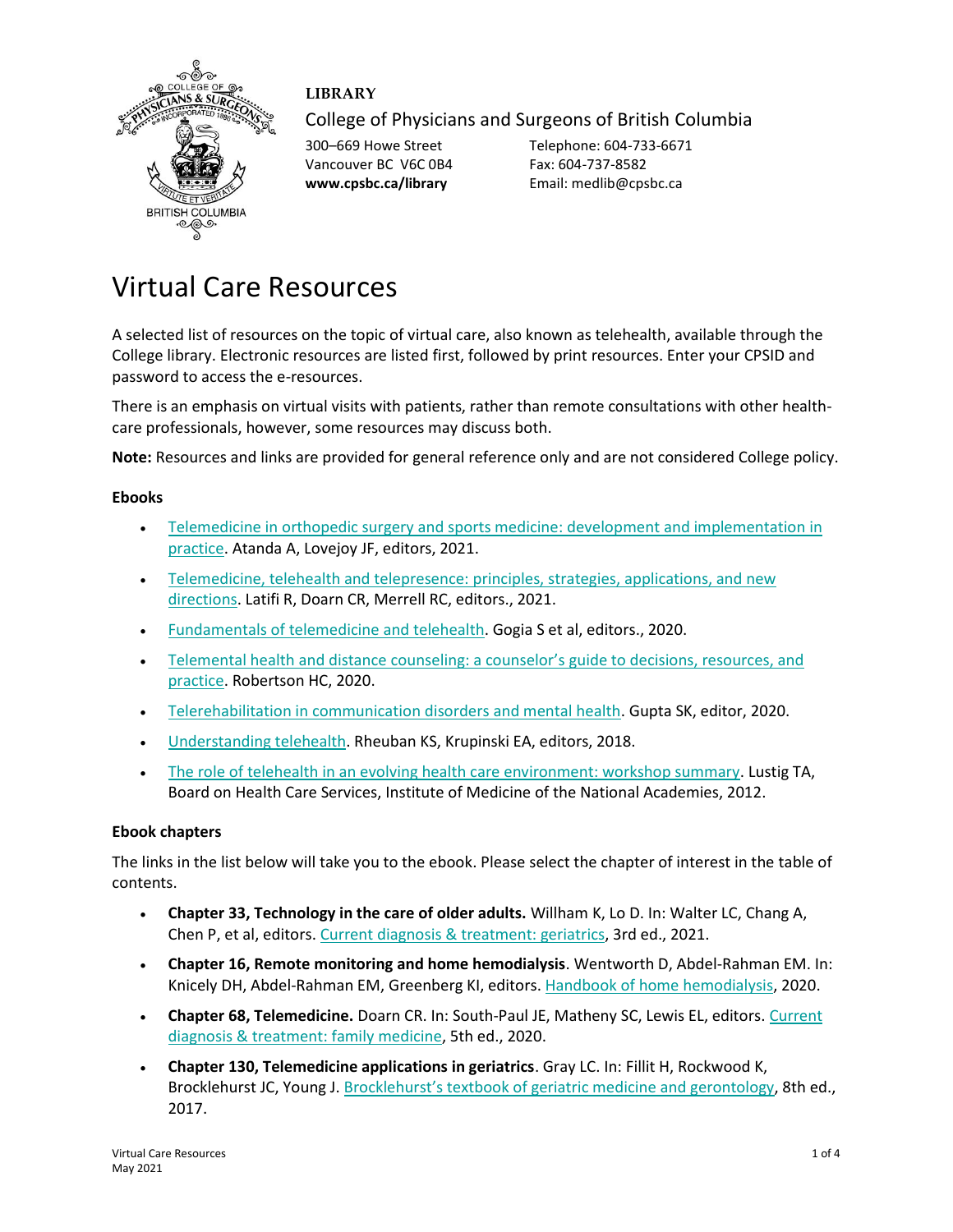• **Chapter 104, Telemedicine in the wilderness**. Pitman JT, Weisman AK, Harris NS. In: Auerbach PS, Cushing TA, Harris NS, editors. Auerbach'[s wilderness medicine,](https://www.cpsbc.ca/proxyauth/?url=https%3A%2F%2Fwww.clinicalkey.com%2Fdura%2Fbrowse%2FbookChapter%2F3-s2.0-C20130134915) 7th ed., 2017.

## **Selected articles: General and family practice**

Review articles with a focus on practical tips for clinical use.

- How to conduct [written online consultations with patients in primary care.](https://www.cpsbc.ca/proxyauth/?url=https%3A%2F%2Fwww.bmj.com%2Fcontent%2F372%2Fbmj.n264.full.pdf) Bakhai M, Atherton H. BMJ. 2021 Feb 24;372:n264.
- [Telemedicine and team-based care: the perils and the promise.](https://www.ncbi.nlm.nih.gov/pmc/articles/PMC7857703/pdf/main.pdf) Sinsky CA, Jerzak JT, Hopkins KD. Mayo Clin Proc. 2021 Feb;96(2):429-37.
- [Connecting with older adults via telemedicine.](https://tinyurl.com/5meyv2zh) Nieman CL, Oh ES. Ann Int Med. 2020 Nov;173(10):831-2.
- [Webside manner during the COVID-19 pandemic: maintaining human connection during virtual](https://www.cpsbc.ca/proxyauth/?url=https%3A%2F%2Fwww.liebertpub.com%2Fdoi%2Fpdf%2F10.1089%2Fjpm.2020.0298)  [visits.](https://www.cpsbc.ca/proxyauth/?url=https%3A%2F%2Fwww.liebertpub.com%2Fdoi%2Fpdf%2F10.1089%2Fjpm.2020.0298) Chua IS, Jackson V, Kamdar M. J Palliat Med. 2020 Nov;23(11):1507-9.
- [Implementation of synchronous telemedicine into clinical practice.](https://www.ncbi.nlm.nih.gov/pmc/articles/PMC7398868/pdf/main.pdf) Khosla S. Sleep Med Clin. 2020 Sep;15(3):347-58.
- [Pitfalls in telemedicine consultations in the era of COVID 19 and how to avoid them.](https://www.ncbi.nlm.nih.gov/pmc/articles/PMC7280804/pdf/main.pdf) Iyengar K, Jain VK, Vaishya R. Diabetes Metab Syndr. 2020 Sep-Oct;14(5):797-9.
- [Video consultations in primary and specialist care during the covid-19 pandemic and beyond.](https://www.cpsbc.ca/proxyauth/?url=https%3A%2F%2Fwww.bmj.com%2Fcontent%2F371%2Fbmj.m3945.full.pdf) Car J, Koh GC, Foong PS, Wang CJ. BMJ. 2020 Oct 20;371:m3945.
- [Clinical examination component of telemedicine, telehealth, mHealth, and connected health](https://www.cpsbc.ca/proxyauth/?url=https%3A%2F%2Fwww.clinicalkey.com%2Fplaycontent%2F1-s2.0-S0025712518300026)  [medical practices.](https://www.cpsbc.ca/proxyauth/?url=https%3A%2F%2Fwww.clinicalkey.com%2Fplaycontent%2F1-s2.0-S0025712518300026) Weinstein RS, Krupinski EA, Doarn CR. Med Clin North Am. 2018 May;102(3):533-44.
- [Telephone consultations.](https://www.cpsbc.ca/proxyauth/?url=https%3A%2F%2Fwww.bmj.com%2Fcontent%2F360%2Fbmj.k1047.full.pdf) van Galen LS, Car J. BMJ. 2018 Mar 29;360:k1047.
- [Telehealth services in rural and remote Australia: a systematic review of models of care and](https://www.rrh.org.au/journal/article/3808)  [factors influencing success and sustainability.](https://www.rrh.org.au/journal/article/3808) Bradford NK, Caffery LJ, Smith AC. Rural Remote Health. 2016 Oct-Dec;16(4):3808.

## **Selected articles: Specialist and specific circumstances**

Review articles with a focus on practical tips for clinical use.

- [Psychotherapy at a distance.](https://www.cpsbc.ca/proxyauth/?url=https%3A%2F%2Fajp.psychiatryonline.org%2Fdoi%2Fpdf%2F10.1176%2Fappi.ajp.2020.20050557) Markowitz JC, Milrod B, Heckman TG, et al. Am J Psychiatry. 2021 Mar 1;178(3):240-6.
- [The telemedicine musculoskeletal examination.](https://www.ncbi.nlm.nih.gov/pmc/articles/PMC7395661/pdf/main.pdf) Laskowski ER, Johnson SE, Shelerud RA, Lee JA, Rabatin AE, Driscoll SW, Moore BJ, Wainberg MC, Terzic CM. Mayo Clin Proc. 2020 Aug;95(8):1715-31.
- [Using continuous quality improvement to design and implement a telepsychiatry program in](https://www.cpsbc.ca/proxyauth/?url=https%3A%2F%2Fps.psychiatryonline.org%2Fdoi%2Fpdf%2F10.1176%2Fappi.ps.201900231)  [rural Illinois.](https://www.cpsbc.ca/proxyauth/?url=https%3A%2F%2Fps.psychiatryonline.org%2Fdoi%2Fpdf%2F10.1176%2Fappi.ps.201900231) Mahmoud H, Vogt EL, Dahdouh R, Raymond ML. Psychiatric Services. 2020 August;71(8):860-3.
- [Video consultations in primary and specialist care during the covid-19 pandemic and beyond.](https://www.cpsbc.ca/proxyauth/?url=https%3A%2F%2Fwww.bmj.com%2Fcontent%2F371%2Fbmj.m3945.full.pdf) Car J, Koh GC, Foong PS, Wang CJ. BMJ. 2020 Oct 20;371:m3945.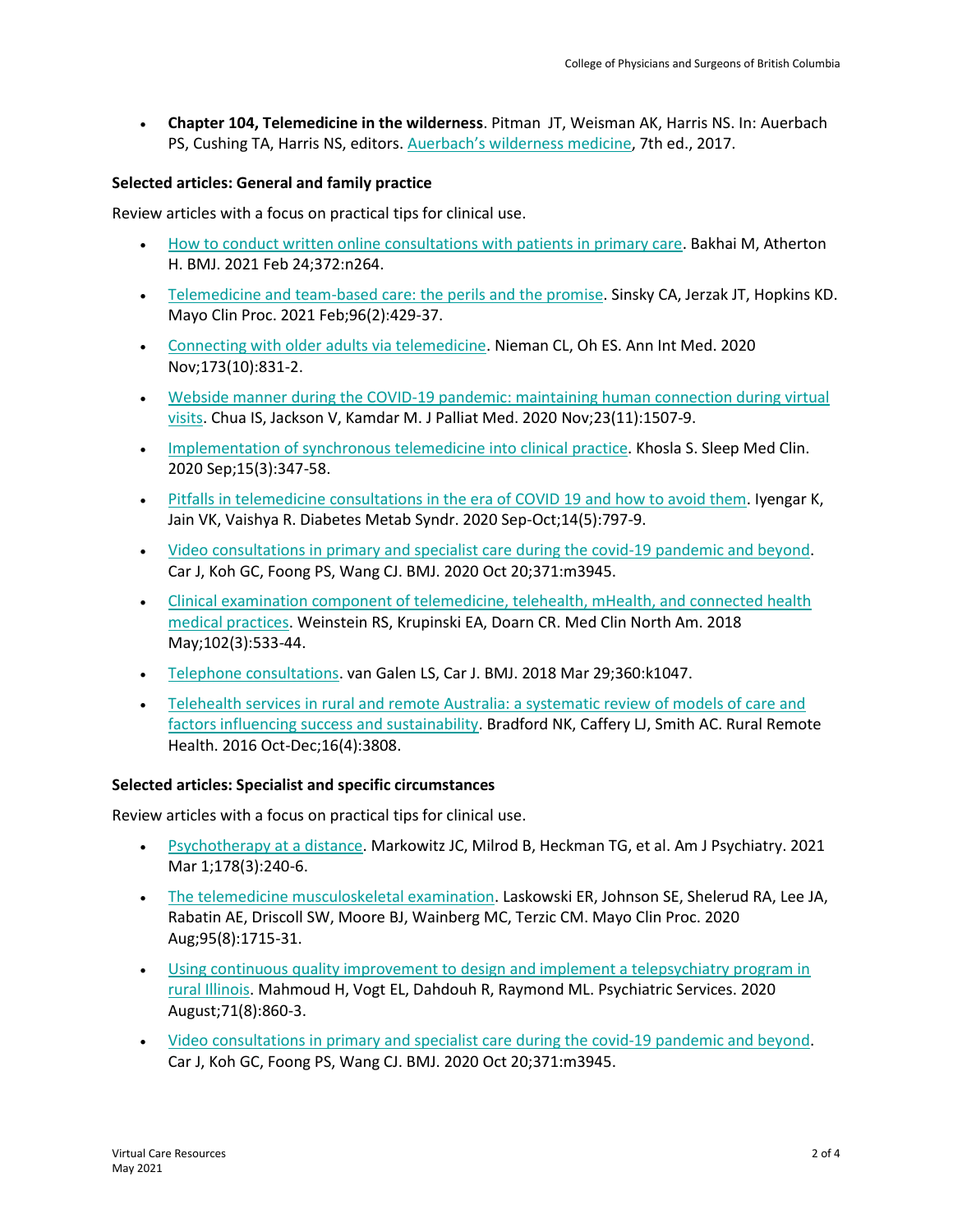- [Personalized implementation of video telehealth.](https://www.cpsbc.ca/proxyauth/?url=https%3A%2F%2Fwww.clinicalkey.com%2Fplaycontent%2F1-s2.0-S0193953X19300711) Lindsay JA, Day SC, Amspoker AB, et al. Psychiatr Clin North Am. 2019 Dec;42(4):563-74.
- [Clinical update: telepsychiatry with children and adolescents.](https://www.cpsbc.ca/proxyauth/?url=https%3A%2F%2Fwww.clinicalkey.com%2Fplaycontent%2F1-s2.0-S0890856717303337) J Am Acad Child Adolesc Psychiatry. 2017 Oct;56(10):875-93.
- [Considerations for conducting telemental health with children and adolescents.](https://www.cpsbc.ca/proxyauth/?url=https%3A%2F%2Fwww.clinicalkey.com%2Fplaycontent%2F1-s2.0-S1056499316300797) Nelson EL, Cain S, Sharp S. Child Adolesc Psychiatr Clin N Am. 2017 Jan;26(1):77-91.

#### **Guidelines: General and family practice**

- [Consensus on criteria for good practices in video consultation: a](https://www.ncbi.nlm.nih.gov/pmc/articles/PMC7432677/pdf/ijerph-17-05396.pdf) Delphi study. Jiménez-Rodríguez D, Ruiz-Salvador D, Rodríguez Salvador MDM, et al. Int J Environ Res Public Health. 2020 Jul 27;17(15).
- [How to set up virtual care in your practice.](https://www.cma.ca/how-set-virtual-care-your-practice) Canadian Medical Association, 2020.
- [Telemedicine and smart working: recommendations of the European Association of Urology.](https://www.ncbi.nlm.nih.gov/pmc/articles/PMC7347487/pdf/main.pdf) Rodriguez Socarrás M, Loeb S, Teoh JY, et al. Eur Urol. 2020 Dec;78(6):812-9.
- [Virtual care playbook.](https://www.royalcollege.ca/rcsite/documents/about/virtual-care-playbook-e.pdf) Canadian Medical Association, College of Family Physicians of Canada, Royal College of Physicians and Surgeons of Canada, 2020.
- Telehealth etiquette training: a [guideline for preparing interprofessional teams for successful](https://tinyurl.com/4s4z5pkr)  [encounters.](https://tinyurl.com/4s4z5pkr) Gustin TS, Kott K, Rutledge C. Nurse Educ. 2020 Mar/Apr;45(2):88-92.
- [FMRAC framework on telemedicine.](https://fmrac.ca/fmrac-framework-on-telemedicine/) Federation of Medical Regulatory Authorities of Canada, 2019.
- [Telehealth guidelines and practical tips.](https://www.racp.edu.au/docs/default-source/advocacy-library/telehealth-guidelines-and-practical-tips.pdf) Royal Australasian College of Physicians, [n.d.].

#### **Guidelines: Specialist and specific circumstances**

- The focused neurosurgical examination during telehealth visits: guidelines during the covid-19 [pandemic and beyond.](https://www.ncbi.nlm.nih.gov/pmc/articles/PMC7992292/pdf/cureus-0013-00000013503.pdf) Basil G, Luther E, Burks JD, et al. Cureus. 2021 Feb 23;13(2):e13503.
- [Guidelines for conducting virtual cognitive interviews during a pandemic.](https://www.ncbi.nlm.nih.gov/pmc/articles/PMC7954109/) Shepperd JA, Pogge G, Hunleth JM, Ruiz S, Waters EA. J Med Internet Res. 2021 Mar 11;23(3):e25173.
- [Cardiac rehabilitation during the COVID-19 era: guidance on implementing virtual care.](https://www.ncbi.nlm.nih.gov/pmc/articles/PMC7293761/pdf/main.pdf) Moulson N, Bewick D, Selway T, et al. Can J Cardiol. 2020 Aug;36(8):1317-21.
- [Evaluating the telehealth experience of patients with COVID-19 symptoms: recommendations](https://www.ncbi.nlm.nih.gov/pmc/articles/PMC7705823/pdf/10.1177_2374373520952975.pdf)  [on best practices.](https://www.ncbi.nlm.nih.gov/pmc/articles/PMC7705823/pdf/10.1177_2374373520952975.pdf) Khairat S, Pillai M, Edson B, Gianforcaro R. J Patient Exp. 2020 Oct;7(5):665-72.
- InterOrganizational practice committee recommendations/guidance for teleneuropsychology [\(TeleNP\) in response to the](https://www.ncbi.nlm.nih.gov/pmc/articles/PMC7767580/pdf/nihms-1654610.pdf) COVID-19 pandemic. Bilder RM, Postal KS, Barisa M, et al. Clin Neuropsychol. 2020 Oct-Nov;34(7-8):1314-34.
- [Practical guidance for early identification of barriers in surgical telehealth clinics.](https://tinyurl.com/rnjp9jw6) Kemp MT, Williams AM, Brown CS, et al. Ann Surg. 2020 Nov 17.
- [Providing virtual care during a pandemic: a guide to telemedicine in the paediatric office.](https://www.cps.ca/en/blog-blogue/virtual-care-during-a-pandemic) Sharon R, 2020.